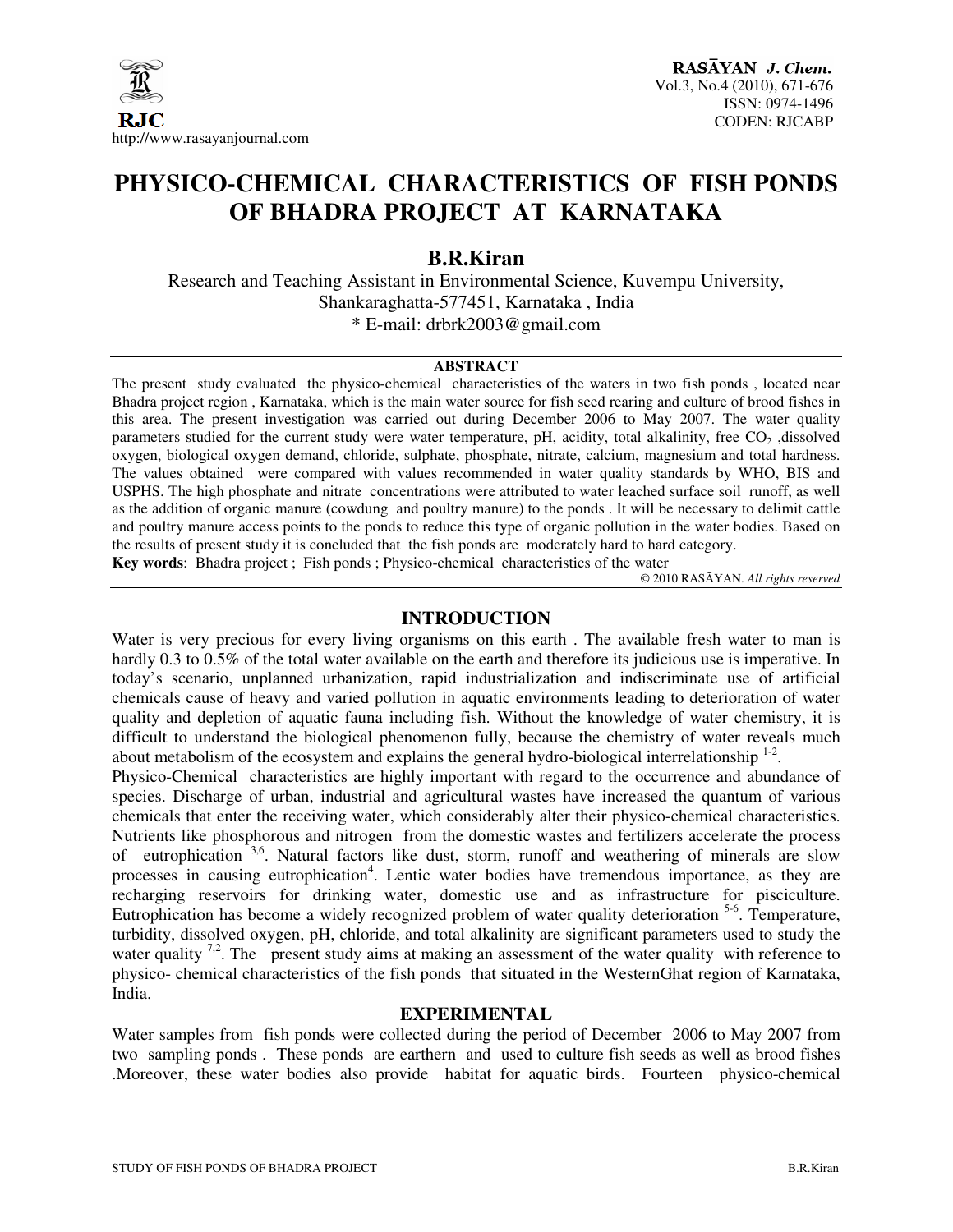parameters were analyzed by standard methods <sup>8-9</sup>. pH was measured using pH meter with glass electrode. The electrode was calibrated against pH 4.0, 7.0 and 9.2 buffer each time before analysis.

 The water temperature was measured with a mercury-in-glass thermometer. The Dissolved Oxygen (DO) in the sample was immediately fixed with 2 ml potassium iodide and 2 ml of manganous sulphate in the field itself. The DO content was determined by Winkler's method. Immediately after the samples were brought to the laboratory, estimation of Biological Oxygen Demand (BOD), carbon dioxide  $(CO<sub>2</sub>)$ , phosphate. calcium, magnesium, total hardness, acidity, alkalinity, chloride, nitrate, sulphate were carried out.

#### **RESULTS AND DISCUSSION**

Table-1 depicts the water quality standards while, the physico-chemical characteristics of water in fish ponds are presented in Table-2.The consideration of the physico-chemical factors in the study of limnology is basic in understanding the trophic dynamics of water body. Each factor does play its individual roles but at the same time the final effect is really the result of interaction of all the factors <sup>10-</sup> <sup>11</sup>. Water temperature plays an important role in the ponds. The variations in the temperature were influenced by factors such as air temperature, humidity, wind and solar energy <sup>11</sup>. Temperature fluctuation also affects the phytoplankton and zooplankton and hence affects the fish productivity. Due to the shallowness of the ponds and influx of the channel water , the temperature varies diurnally and seasonally. In present study, the surface water temperature ranged from 29ºC to 32.0ºC in pond-1 and 28 to 35.5ºC in pond-2 respectively. The temperature rises gradually from early post monsoon to the premonsoon month.

The pH variation must be exerting heavy stress on the inhabitant organisms in the aquatic media <sup>12</sup>. The pH ranged from 6.9 to 8.2 (Table 2) during the study period. pH dropped to slightly acidic in the month of December 2006 at pond-2 and kept fluctuating irrespective of the months in the entire stretches of the ponds. This must be due to animal fecal wastes added intermittently from the fishermen's for zooplankton production as they serve as food for fishes.

Compared with the total alkalinity of water samples collected at fish ponds , higher alkalinity was noted at pond-2 and it was noted in between 46 mg/L and 118 mg/L during the study period . The main sources of natural alkalinity are rocks containing carbonate, bicarbonate, and hydroxide compounds that are abundantly present <sup>13-14</sup>. In the present investigation, most of the values of parameters exceed the desirable limit according to BIS specifications and hence the water quality of fish ponds are not suitable for drinking purpose but suitable for fisheries. There is remarkable deterioration of the aquatic environment and increased vulnerability of life in vicinity of study areas.

Free carbon dioxide is also one of the important factor in aquatic habitat. It is highly soluble in water and is the main source of carbon path way in the nature. Plants absorbs the free carbon dioxide present in both atmosphere and water. Carbon dioxide in water bodies is contributed by the respiratory activity of animals  $^{15}$ . Carbon dioxide content was minimum in both the ponds during post-monsoon month with 2.0 mg/L, the carbon dioxide level was maximum in May at pond-1( 14.8 mg/L) . The carbon dioxide reached its maximum in the month of summer and minimum in the months of winter season at sampling ponds. This was compile with Gaur<sup>16</sup>.

Dissolved oxygen (DO) plays an important role in aquatic environment and is essential for growth of phytoplankton and fish productivity . The inhabitant organisms are affected greatly due the diurnal and seasonal variation in the dissolved oxygen of the ambient water. DO is governed by the water turbulence, surface diffusion, rate of photosynthesis, BOD, water temperature and carbon dioxide concentration <sup>17</sup>. In the present study, DO ranged between 2.0 mg/L and 8.6 mg/L and maximum D.O was observed in the post-monsoon month at pond-1. However, dissolved oxygen on an average remained hypoxic in most of the months indicating that the fish ponds were moderately polluted. Since DO in water samples depend on water temperature, partial pressure of the gas in contact with water, the concentration of the dissolved salts, biological activities and geology of river basin. Further, concentration of D.O is inversely proportional to temperature at a given time <sup>1,18</sup> and the present investigation resemble their observations indicating that the higher temperature of water decreased the solubility of oxygen at all the ponds .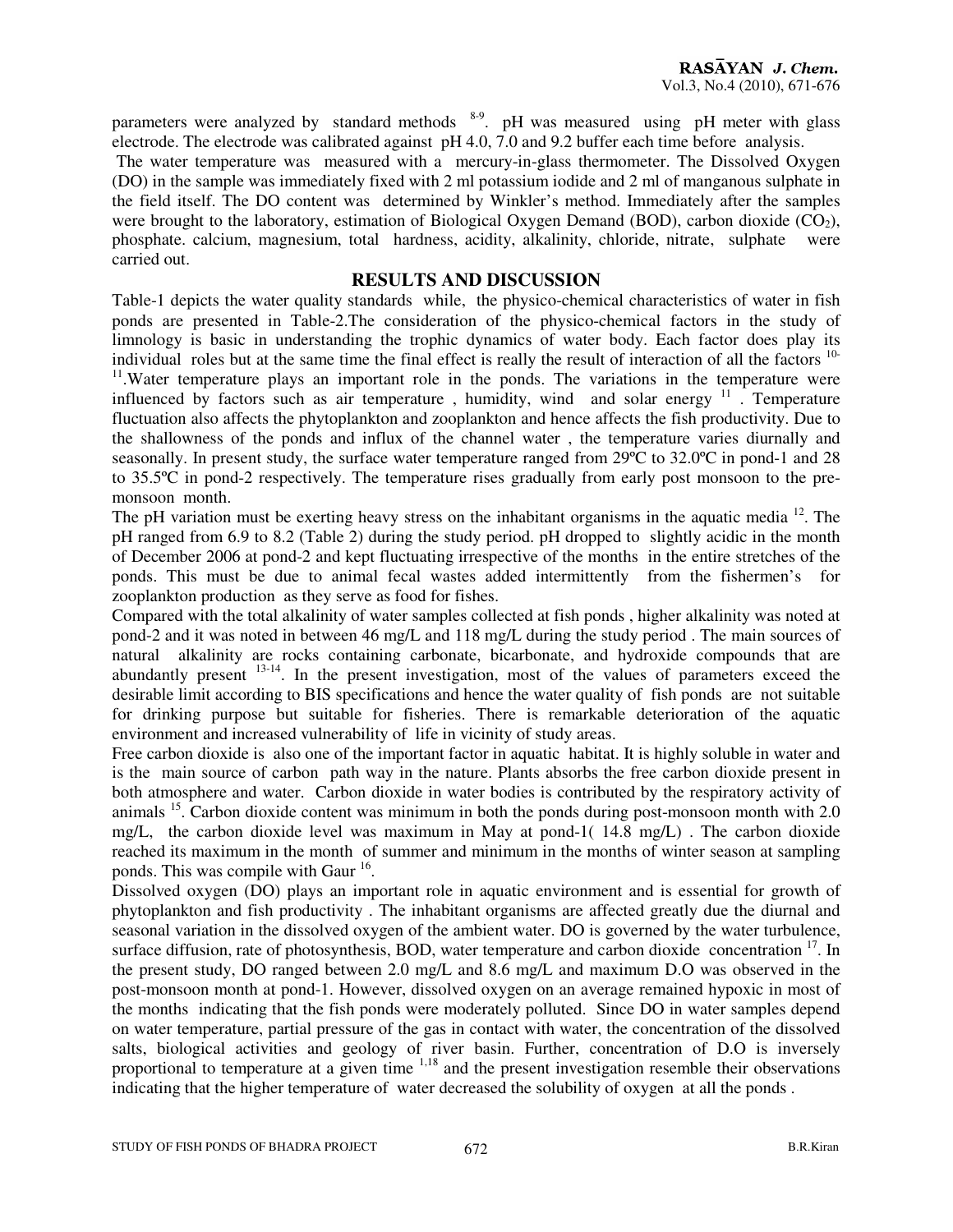Biological oxygen demand (BOD) is a measure of oxygen required by microbes to degrade the organic matter under aerobic condition. BOD increases with the increased inflow of the domestic waste<sup>19</sup>. High BOD depletes the oxygen level to a critical condition thus indicating the pollution status of waters. BOD of fish ponds ranged from 0.8 mg/L to 6.6 mg/L . BOD was relatively low in pond-2 during February month and high during summer month due to discharge of animal faecal wastes coupled with high temperature indicating organic pollution. BOD level was relatively high in pond-1 during May 2007 with 6.6 mg/L which is above the permissible limit . BOD level of Kolar reservoir was found 1.85 mg/L as reported by Parashar et al  $^{20}$ .

Chloride content in fish ponds is important to know the quality of water and sources include fertilizers from surrounding areas and animal wastes. The chloride content in the studied ponds varied from 85.0 to 156.0 mg/L in pond-1, While in the pond-2 its contents ranged from 113 to 156.0 mg/L respectively , show chloride content is below than the maximum permissible limit prescribed by the WHO standards  $21$ . The sulphates are derived from discharge of domestic waste and surface runoff near by the surrounding

areas, during rainy season which bring sulphates to the fish ponds. It is an important constituent of hardness. In the present investigation, sulphate level was maximum at pond-2 with 180.0 mg/L, this was due to the addition of organic manure, which enhance the level of sulphate .

The nutrients play a major role in primary productivity of the ponds. These are generated as a result of decomposition in natural condition that is regularly taken up by the phytoplankton in an aquatic body. However, the surface runoff and domestic waste also carry excessive nutrients like nitrate-nitrogen and phosphate indicating moderate pollution in the habitat.

Nitrate is an essential nutrient but also a good indicator of contamination from natural and human activities. Levels above 45 mg/l are considered harmful to aquatic organisms. The nitrates were ranging from 45.0 mg/L to 80.0 mg/L in the present findings. The average nitrates were found to be extremely high as compared to the tolerable limits in all the ponds. When  $NO<sub>3</sub>$  level is above 40 mg/L, it leads to "methaemoglobinaemia" also called blue -baby disease.

 Phosphorus is an essential nutrient present in soil and water in inorganic and organic forms. Manure applications based on nitrogen requirements can result in excessive phosphorus application and the potential for runoff. In the present study, phosphate level varied from 0.51 to 1.28 mg/L respectively. The phosphate-phosphorus is added to the ponds from the domestic waste. Land runoff increases the phosphate during the monsoon season  $^{22}$ . Both Nitrate and phosphate ions were higher than the WHO and USPHS standards . In monsoon months nutrients are brought in by the rain water from the surrounding area , it is attributed to certain anthropogenic activity which corroborates with the high BOD of present study. Similar results were recorded by Mishra <sup>23</sup> in Ulhas river.

Calcium is one of the most abundant substances of the natural waters. Being present in higher quantities in rocks, it is leached from these to contaminate water  $24$ . Calcium is an important element is associate different cations like carbonates , bicarbonates and fluorides to exert hardness. The calcium value fluctuated from 32.0 mg/l to 112 mg/L in pond -2 and is high when it is compared with pond-1, the values are depicted in Table 2**.** Generally **,** magnesium content is lower than calcium ions in natural water also follows the same trend in the fish ponds. However , but due to the addition of animal manures and other waste in the water bodies , which increases the values of magnesium i.e., 16.5 mg/L to 104.0 mg/L. these elements increases hardness of the water  $25$ .

Water hardness refers to the concentration of calcium and magnesium. As calcium and magnesium bond with carbonates and bicarbonates, alkalinity and water hardness are closely interrelated and produce similar measured levels. The hardness of water is not a pollution parameter but indicates water quality. Waters are often categorized according to degrees of hardness as follows:

 $0 - 75$  mg/L = soft

75 – 150 mg/L= moderately hard  $150 - 300$  mg/L= hard Above 300 mg/L= very hard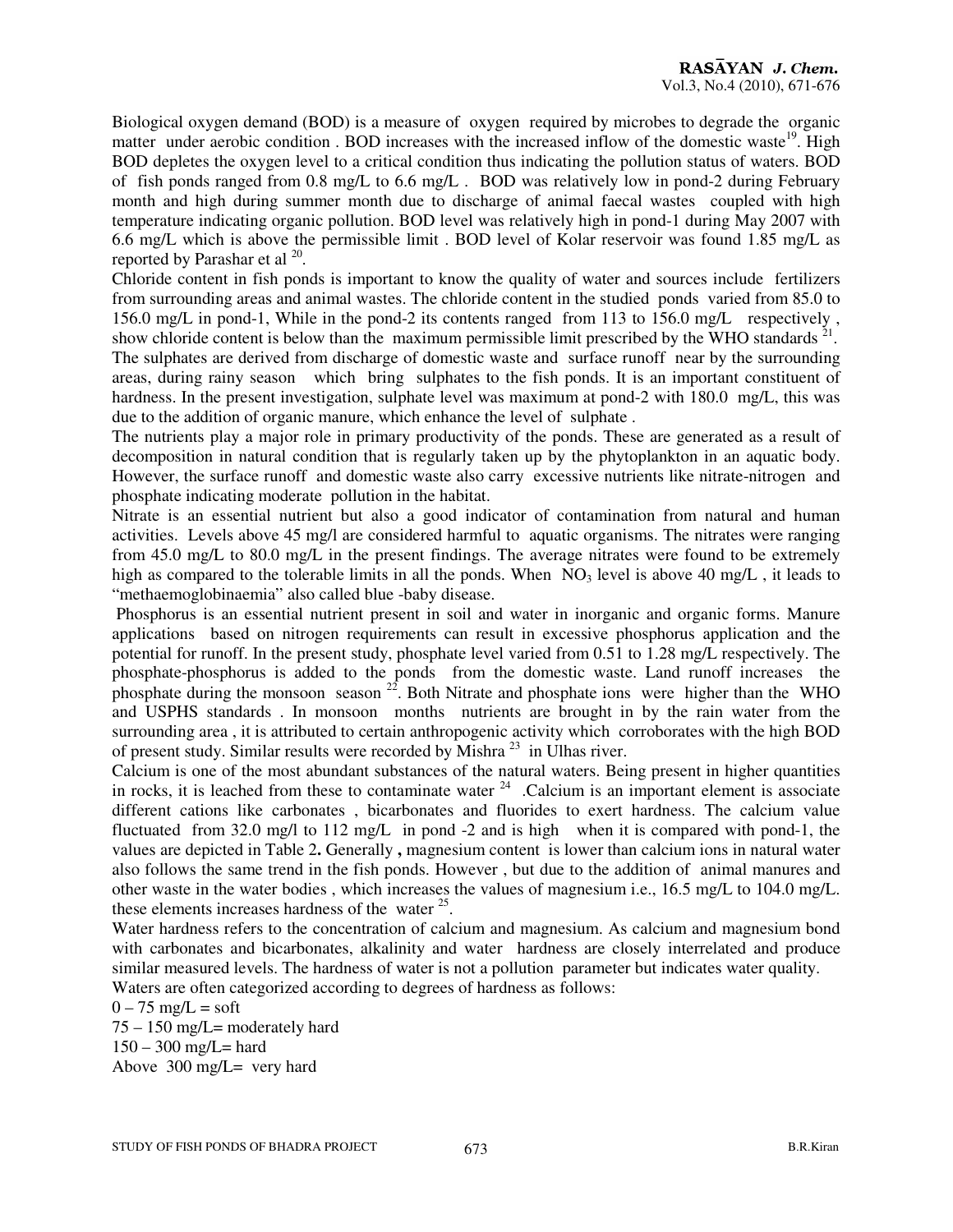In the present investigation, total hardness level varied from 100.0 to 190.0 mg/L and included under moderately hard to hard category. It is observed that alkalinity and hardness levels which provides a good buffering (stabilising) effect to pH swings that occur in fish ponds due to the respiration of aquatic flora and fauna. Higher values of hardness were observed during winter months which may be due to low water level and high rate of decomposition, thus, concentrating the salts. Similar findings were observed by Chatterjee Ranjan and Raziuddin<sup>26</sup> and Nirmal Kumar and Cini Oomen<sup>27</sup> in water bodies of West Bengal and Gujarat, India. While, Parashar et al <sup>20</sup> reported the hardness values of Kolar reservoir as 124 mg/L. The values of hardness further suggest the higher temporary hardness than permanent hardness in the fish ponds. Hence, proper treatment could help in reduction of total hardness  $24.28$ .

Growth of macrophytes, unhygienic condition, silting of ponds have created nuisance. Water storage seems to be decreasing and cattle grazing is serious problem near fish ponds. Avinash Karne and Prabhakar Kulkarni<sup>29</sup> observed similar findings in fresh water bodies of Khatav tahsil, Maharashtra. Deterioration of water quality and eutrophication are due to addition of organic manure and agricultural runoff. Even though nature has got its own mechanisms to take care of the wastes when they are in limited quantities. The water quality parameters like nitrate and phosphate showed higher values than the permissible limits of WHO standards. Thus, it can be concluded that these characteristics of water are influenced by seasonal fluctuations. It is recommended that the proper maintenance of the water bodies is necessary

### **CONCLUSION**

High phosphate and nitrate indicate that the present fish ponds are moderately eutrophicated. The data showed enrichment of nutrients of fish pond water is due to dumping of animal manures by the fishermens. Two aquaculture production ponds must provide a suitable environment to promote the growth of fishes. Although application of organic manure does not directly cause bacterial diseases in fish, the significantly greater abundance of pathogenic bacteria in the water and sediments of the manured ponds could lead to diseases. Should fish resistance to disease be low, the possibility of occurrence of bacterial disease is higher in these ponds. Therefore, proper fish pond management should be observed to prevent any chance of bacterial diseases. Temporal variations in water quality exist in the concentration of most of the constituents of fish ponds and the present water bodies are included under moderately hard to hard category.

### **ACKNOWLEDGEMENTS**

The author is thankful to Department of Environmental science , Kuvempu university for providing research facilities.

| Parameters                | <b>WHO</b>  | <b>USPHS</b> | <b>BIS</b>  |
|---------------------------|-------------|--------------|-------------|
| pH                        | $6.5 - 9.2$ | $7.0 - 8.5$  | $6.5 - 8.5$ |
| Dissolved oxygen          | $4-6$       |              | 6.0         |
| Alkalinity                |             |              | 50-200      |
| Hardness                  | 100-500     | 200          | 300         |
| Calcium                   | 200         | 75           | 200         |
| Magnesium                 | 150         |              | 100         |
| Phosphate                 |             | 0.1          |             |
| Sulphate                  | 200-400     | 250          | 1000        |
| Nitrate (as total $N_2$ ) | 50          | <10          |             |
| <b>BOD</b>                |             | -            | 5           |
| Chloride                  | 250         |              |             |

Table -1 **:** WHO, USPHS and BIS water quality standards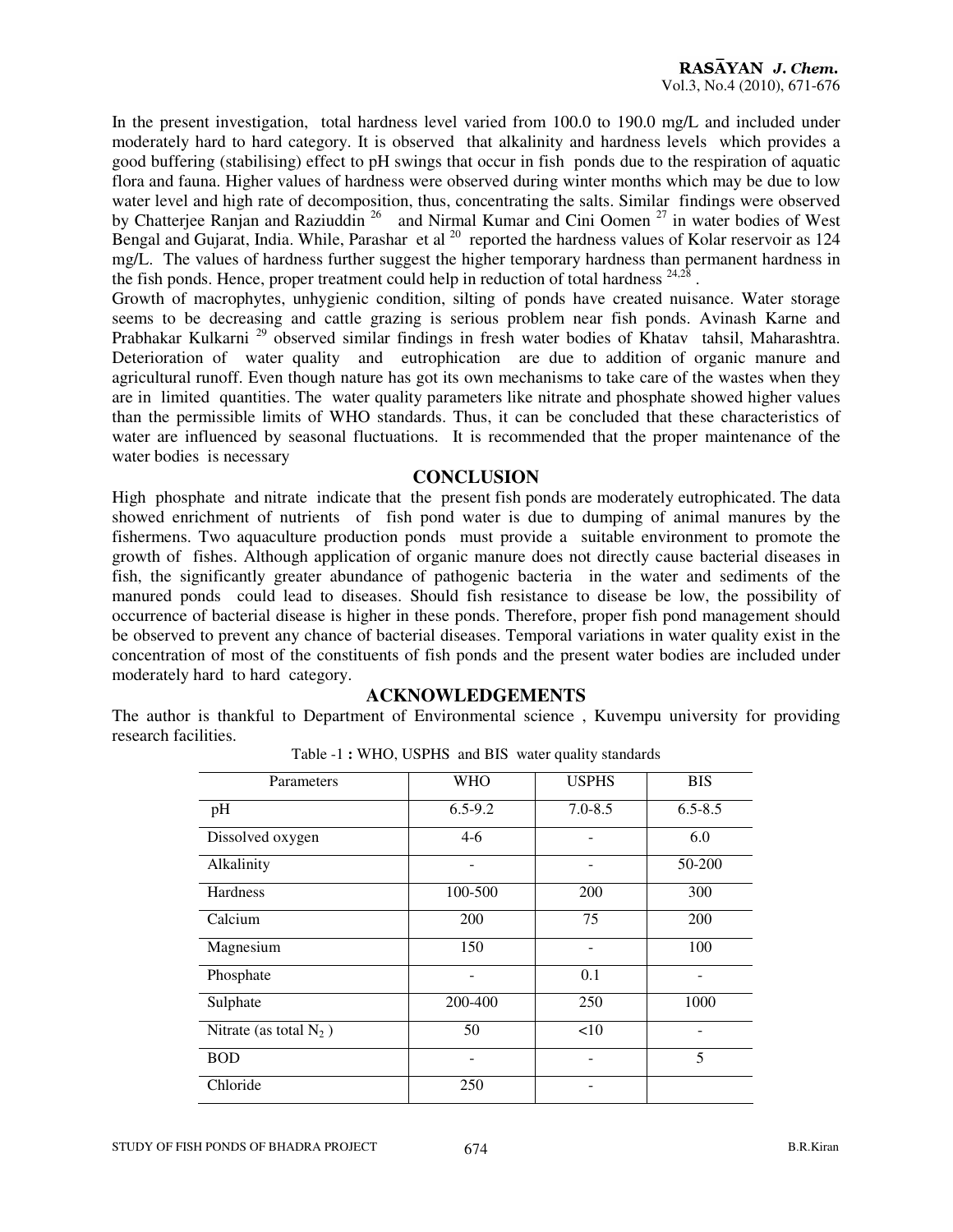All the parameters are expressed in mg/L except pH (Source: Vasanthy et al  $^{24}$ )

Table -2: Monthly variations in physico-chemical characteristics of fish ponds at Bhadra project, Karnataka**. Pond-1** 

| Parameters                      | December | January | February | March | April | May   |
|---------------------------------|----------|---------|----------|-------|-------|-------|
|                                 | 2006     |         |          |       |       | 2007  |
| Water temperature $(^{\circ}C)$ | 29.5     | 30.0    | 29.0     | 29.5  | 30.0  | 32.0  |
| pH                              | 6.9      | 7.5     | 7.1      | 7.0   | 7.16  | 7.50  |
| Acidity (mg/L)                  | 35.6     | 20.0    | 25.0     | 35.0  | 28.0  | 30.6  |
| Total alkalinity (mg/L)         | 54.0     | 78.0    | 74.0     | 68.0  | 70.0  | 85.0  |
| Free $CO2$ (mg/L)               | 4.20     | 8.80    | 2.0      | 2.2   | 8.8   | 14.8  |
| $D.O$ (mg/L)                    | 3.0      | 3.2     | 8.6      | 4.6   | 4.3   | 2.4   |
| $B.O.D$ (mg/L)                  | 4.2      | 2.5     | 1.0      | 1.6   | 2.0   | 6.6   |
| Chloride (mg/L)                 | 156.0    | 99.0    | 85.0     | 156.0 | 98.0  | 100.5 |
| Sulphate (mg/L)                 | 90.0     | 92.0    | 100.0    | 120.0 | 150.0 | 124.0 |
| Phosphate (mg/L)                | 0.51     | 0.55    | 0.54     | 0.68  | 0.80  | 1.28  |
| Nitrate (mg/L)                  | 61.0     | 63.0    | 62.2     | 71.0  | 78.0  | 80.5  |
| Calcium $(mg/L)$                | 72.0     | 60.0    | 78.0     | 35.2  | 37.0  | 81.5  |
| Magnesium (mg/L)                | 48.0     | 40.0    | 34.0     | 23.5  | 24.0  | 54.75 |
| Total hardness (mg/L)           | 120.0    | 100.0   | 160.0    | 144.0 | 146.0 | 123.8 |
|                                 |          |         |          |       |       |       |
| Pond-2                          |          |         |          |       |       |       |
| Parameters                      | December | January | February | March | April | May   |
|                                 | 2006     |         |          |       |       | 2007  |
| Water temperature $(^{\circ}C)$ | 28.0     | 29.0    | 31.5     | 33.0  | 34.0  | 35.5  |
| pH                              | 7.4      | 7.0     | 8.0      | 8.1   | 7.5   | 8.2   |
| Acidity (mg/L)                  | 25.0     | 30.0    | 18.0     | 14.0  | 35.0  | 28.4  |
| Total alkalinity (mg/L)         | 86.0     | 46.0    | 86.0     | 95.0  | 79.0  | 118.0 |
| Free $CO2(mg/L)$                | 4.2      | 8.8     | 2.0      | 4.0   | 6.0   | 8.2   |
| $D.O$ (mg/L)                    | 2.0      | 3.5     | 7.8      | 4.6   | 5.2   | 3.6   |
| $B.O.D$ (mg/L)                  | 3.2      | 1.75    | 0.8      | 2.0   | 1.2   | 1.80  |
| Chloride (mg/L)                 | 156.0    | 127.0   | 113.0    | 142.2 | 127.0 | 131.0 |
| Sulphate $(mg/L)$               | 180.0    | 150.0   | 165.0    | 170.0 | 150.4 | 160.4 |
| Phosphate $(mg/L)$              | 0.64     | 0.68    | 0.66     | 0.59  | 0.95  | 1.26  |
| Nitrate (mg/L)                  | 45.0     | 50.2    | 62.0     | 74.0  | 65.0  | 78.0  |
| Calcium (mg/L)                  | 32.4     | 44.2    | 32.0     | 112.0 | 104.0 | 58.6  |
| Magnesium $(mg/L)$              | 17.2     | 19.5    | 16.5     | 104.0 | 78.0  | 33.3  |